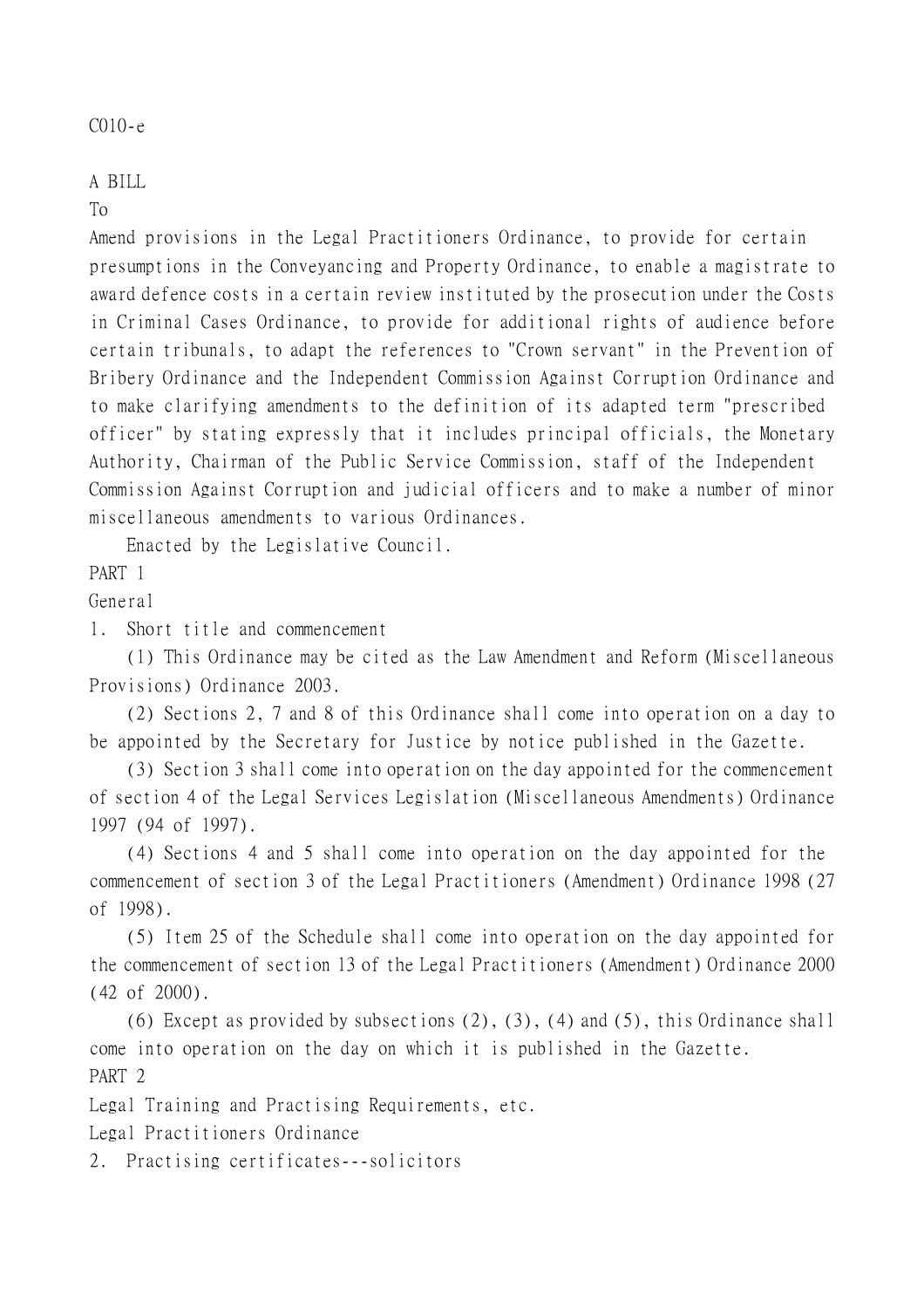Section 6 of the Legal Practitioners Ordinance (Cap. 159) is amended by adding---

 "(6B) Notwithstanding the compliance with the 2 year employment requirement in subsection (6), a solicitor who makes an application for the first issue of a practising certificate without the condition imposed under subsection (6) on or after the commencement of section 2 of the Law Amendment and Reform (Miscellaneous Provisions) Ordinance 2003 ( of 2003) shall not be issued with such practising certificate unless he also satisfies the Council that, prior to the date of his application, he has successfully completed in accordance with the guidelines as may be issued by the Society from time to time a mandatory course in practice management provided or approved by the Society.

(6C) The Council may, where it considers appropriate, exempt an applicant wholly or partly, with or without conditions, from the mandatory course requirement in subsection (6B).".

3. Misconduct of member, etc. of solicitor corporation or foreign lawyer corporation

Section 9AA (as inserted by section 4 of the Legal Services Legislation (Miscellaneous Amendments) Ordinance 1997 (94 of 1997)) is amended by adding "or officer" after "member".

4. Qualifications for appointment

Section 40A (as inserted by section 3 of the Legal Practitioners (Amendment) Ordinance 1998 (27 of 1998) and further amended by section 121 of the Statute Law (Miscellaneous Provisions) Ordinance 2002 (23 of 2002)) is amended by adding---

 "(4A) The Chief Judge may designate a judge of the Court to exercise the powers conferred on him under subsection (4) to specify an alternative period for the purposes of subsection (1)(a)(iii) in a particular case.".

5. Practising certificate---notaries public

Section  $40E(6)(a)$ , (b) and (c) (as inserted by section 3 of the Legal Practitioners (Amendment) Ordinance 1998 (27 of 1998)) is amended by repealing "Chief Justice" and substituting "Council of the Society of Notaries".

6. Time limit for commencement of certain proceedings

Section 55 is amended by repealing "or within 6 months after the first discovery thereof by the prosecutor, whichever period expires first".

7. Section substituted

Section 74A is repealed and the following substituted---

"74A. Standing Committee on Legal Education

and Training

(1) There is established by this section a Standing Committee on Legal Education and Training.

(2) The functions of the committee are---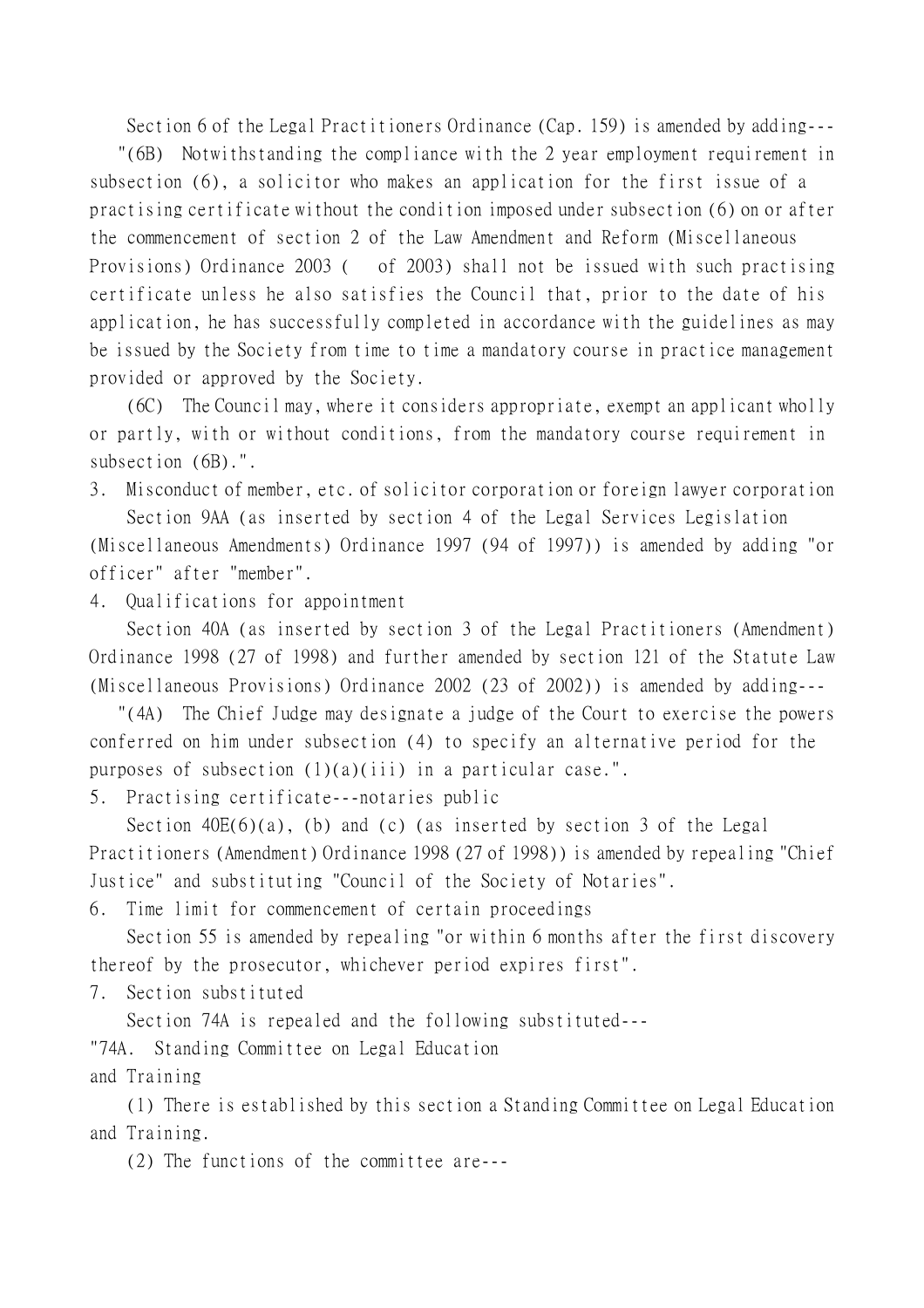(a) to keep under review, evaluate and assess---

(i) the system and provision of legal education and training in Hong Kong;

(ii) without prejudice to the generality of subparagraph (i), the academic requirements and standards for admission to the Postgraduate Certificate in Laws programme;

(b) to monitor the provision of vocational training of prospective legal

practitioners in Hong Kong by organizations other than the Society or the Hong Kong Bar Association;

(c) to make recommendations on matters referred to in paragraphs (a) and (b); and

(d) to collect and disseminate information concerning the system of legal education and training in Hong Kong.

(3) The committee shall consist of---

(a) 15 members appointed by the Chief Executive of whom---

(i) 2 shall be persons nominated by the Chief Justice;

(ii) 1 shall be a person nominated by the Secretary for Justice;

(iii) 1 shall be a person nominated by the Secretary for Education and Manpower;

(iv) 2 shall be persons nominated by the Society;

(v) 2 shall be persons nominated by the Hong Kong Bar Association;

(vi) 2 shall be persons nominated by the Vice-Chancellor of the University of Hong Kong;

(vii) 2 shall be persons nominated by the President of the City University of Hong Kong;

(viii) 2 shall be members of the public; and

(ix) 1 shall be a person nominated by The Federation for Continuing Education in Tertiary Institutions, a non-profit-making educational organization, from among its members which provide continuing legal education courses in Hong Kong; and (b) a chairman appointed by the Chief Executive after consultation with the persons and organizations making nominations pursuant to paragraph  $(a)(i)$  to  $(vii)$  and  $(ix)$ .

(4) A member of the committee who is unable to attend a meeting of the committee, except for a member appointed pursuant to subsection (3)(a)(viii), may, subject to the consent of the chairman, send a substitute to attend the meeting in his place and the substitute shall be deemed to be a member of the committee for the purpose of that meeting.

(5) A member of the committee including the chairman shall hold office for a term not exceeding 2 years.

(6) A member of the committee including the chairman may at any time resign from the committee by giving notice in writing of his resignation to the Chief Executive.

(7) The Secretary for Justice may publish notice of the appointment or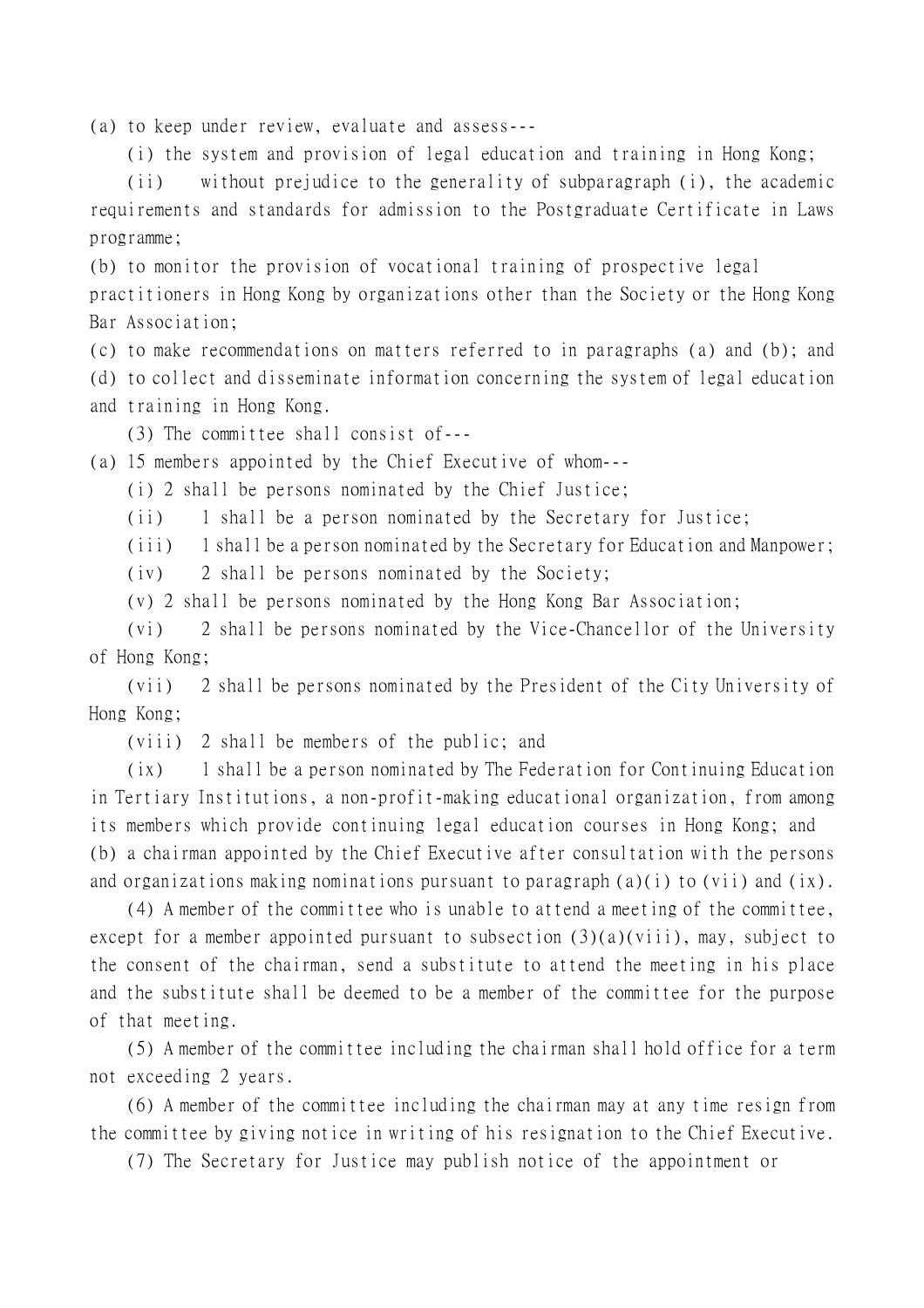termination of membership of a member (including the chairman) appointed pursuant to this section in the Gazette.

(8) The committee shall report annually to the Chief Executive and its annual report shall be tabled in the Legislative Council.

(9) The committee may determine its own procedure.".

8. Transitional provision

On the commencement of section 7 of this Ordinance, the Advisory Committee on Legal Education is dissolved.

PART 3

Presumptions of Due Execution

Conveyancing and Property Ordinance

9. Section added

The Conveyancing and Property Ordinance (Cap. 219) is amended by adding--- "23A. Proof of title and presumptions of due execution of deed by corporation

(1) A deed purporting to be---

(a) executed prior to the commencement of section 9 of the Law Amendment and Reform (Miscellaneous Provisions) Ordinance 2003 ( of 2003) by or on behalf of a corporation aggregate; and

(b) attested by a signatory or more than one signatory, where the signatory or each of the signatories, if more than one, is a person who could have been authorized under the articles of association or other instruments of the corporation,

shall, until the contrary is proved, be presumed for the purposes of proof of title to any land to have been duly executed by the purported signatory or signatories, as the case may be, with the authority conferred by the articles of association or other instruments of the corporation, whether or not the source of the authority or the means by which such authority was purportedly conferred is apparent from the deed.

(2) Where any deed is or has been produced by a vendor as proof of title to any land and that deed purports to have been executed by a corporation aggregate not less than 15 years before the contract of sale of that land, it shall for the purposes of any question as to the title to that land be conclusively presumed---

(a) as between the parties to that contract; and

(b) in favour of the purchaser under that contract as against any other person, that the deed was validly executed.

(3) This section applies only to deeds produced as proof of title to any land pursuant to contracts for the sale of such land entered into on or after the commencement of section 9 of the Law Amendment and Reform (Miscellaneous Provisions) Ordinance 2003 ( of 2003).". PART 4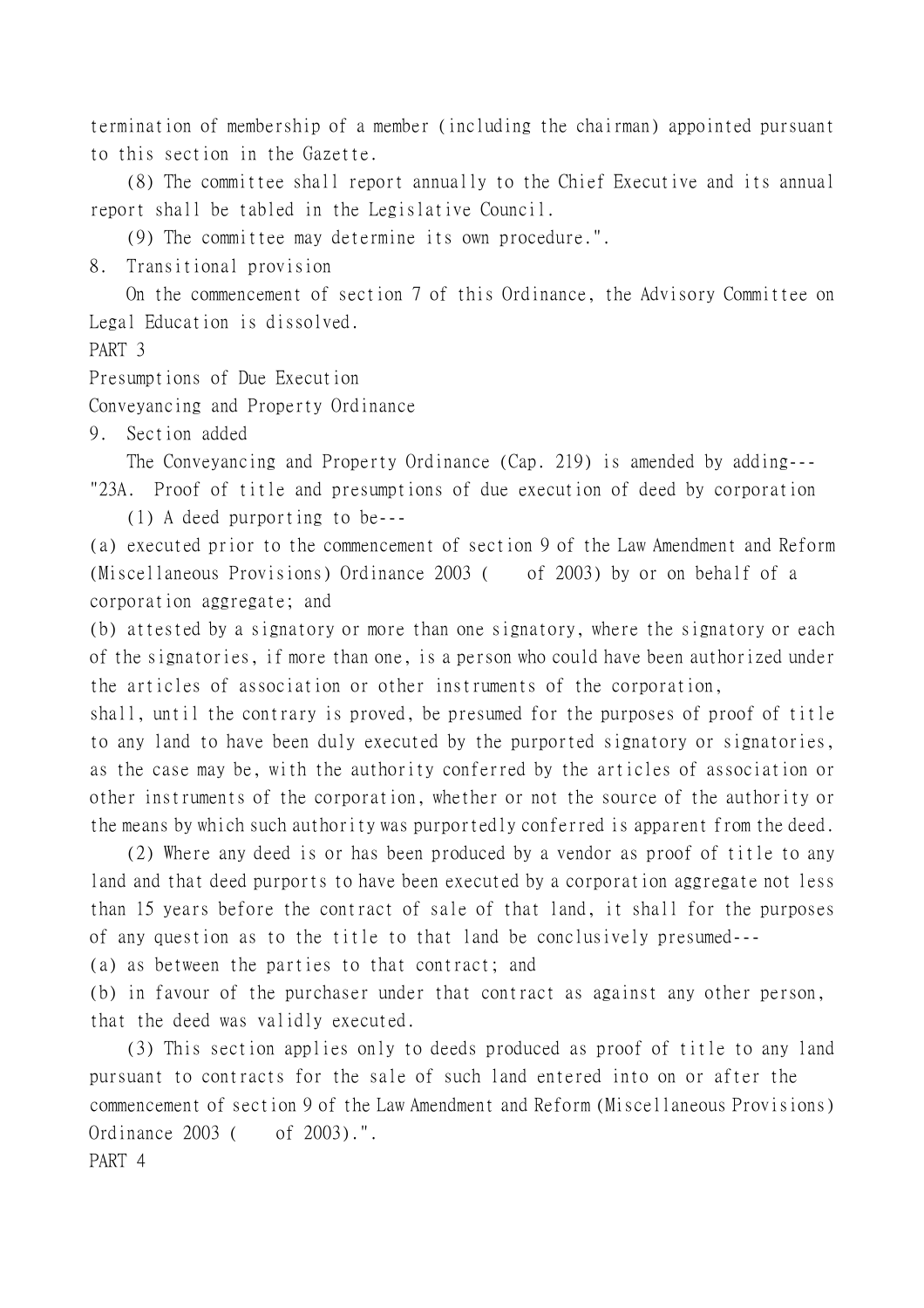Award of Defence Costs

Costs in Criminal Cases Ordinance

10. Defence costs in summary proceedings

Section 3(1)(d) of the Costs in Criminal Cases Ordinance (Cap. 492) is amended by repealing everything after "Ordinance" and before the comma where it last appears and substituting---

"(Cap. 227)---

(i) on the application of the defendant or on his own initiative reviews his decision, and on that review reverses or varies his decision; or

(ii) on the application of the prosecutor reviews his decision, and on that review confirms his decision". PART 5 Rights of Audience before Tribunals Labour Tribunal Ordinance 11. Right of audience Section 23(1) of the Labour Tribunal Ordinance (Cap. 25) is amended--- (a) in paragraph (d), by repealing "and"; (b) in paragraph (e), by repealing the full stop and substituting "; and"; (c) by adding--- "(f) a public officer, not being a barrister or solicitor, who appears on behalf of the Secretary for Justice, if the Secretary for Justice is a claimant or a defendant.". Small Claims Tribunal Ordinance 12. Right of audience Section 19(1) of the Small Claims Tribunal Ordinance (Cap. 338) is amended-- - (a) in paragraph (d), by repealing the full stop and substituting a semicolon; (b) by adding--- "(e) a public officer, not being a barrister or solicitor, who appears on behalf of the Secretary for Justice, if the Secretary for Justice is a party.". PART 6 Substitution of References of "Crown Servant" with References of "Prescribed Officer" Prevention of Bribery Ordinance 13. Interpretation Section 2(1) of the Prevention of Bribery Ordinance (Cap. 201) is amended--- (a) by repealing the definition of "Crown servant" and substituting---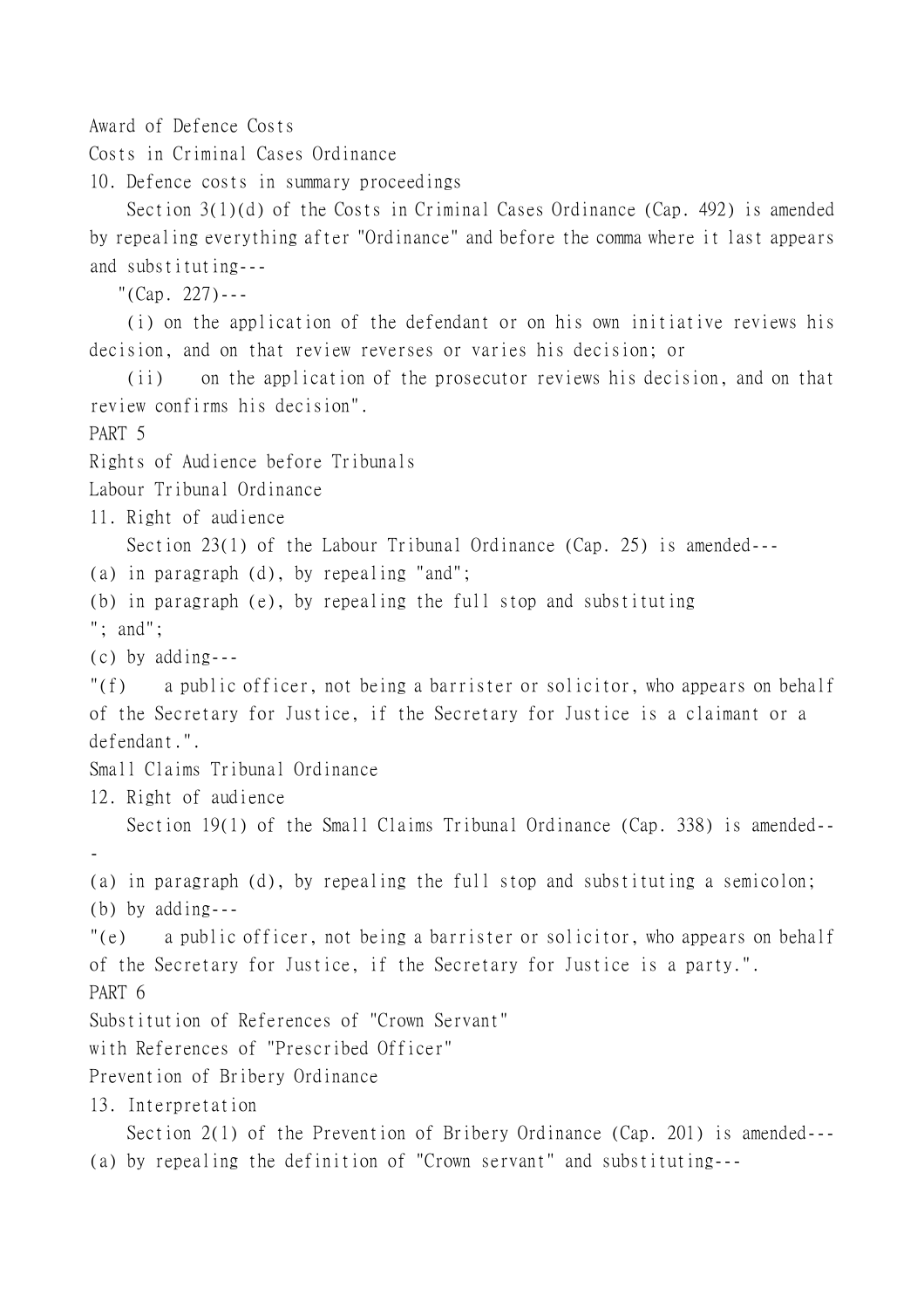""prescribed officer" (訂明㆟員) means---

(a) any person holding an office of emolument, whether permanent or temporary, under the Government; and

(b) the following persons (to the extent that they are not persons included in paragraph (a))---

(i) any principal official of the Government appointed in accordance with the Basic Law;

(ii) the Monetary Authority appointed under section 5A of the Exchange Fund Ordinance (Cap. 66) and any person appointed under section 5A(3) of that Ordinance;

(iii) Chairman of the Public Service Commission;

(iv) any member of the staff of the Independent Commission Against Corruption;

(v) any judicial officer holding a judicial office specified in Schedule 1 to the Judicial Officers Recommendation Commission Ordinance (Cap. 92) and any judicial officer appointed by the Chief Justice, and any member of the staff of the Judiciary;"; (b) in the definition of "public servant", by repealing "Crown servant" and substituting "prescribed officer".

14. Soliciting or accepting an advantage

Section 3 is amended by repealing "Crown servant" and substituting "prescribed officer".

15. Bribery

Section 4(3) is amended by repealing "Crown servant" and substituting "prescribed officer".

16. Bribery of public servants by persons

having dealings with public bodies

Section 8(1) is amended by repealing "Crown servant" and substituting "prescribed officer".

17. Possession of unexplained property

Section 10(1) is amended by repealing "Crown servant" and substituting "prescribed officer".

18. Certificate as to official emoluments, etc.

Section 21A(1)(a) is amended by repealing "Crown servant" wherever it appears and substituting "prescribed officer".

Independent Commission Against Corruption Ordinance

19. Interpretation

Section 2 of the Independent Commission Against Corruption Ordinance (Cap. 204)

is amended by repealing the definition of "Crown servant" and substituting--- ""prescribed officer" (訂明㆟員) means---

(a) any person holding an office of emolument, whether permanent or temporary, under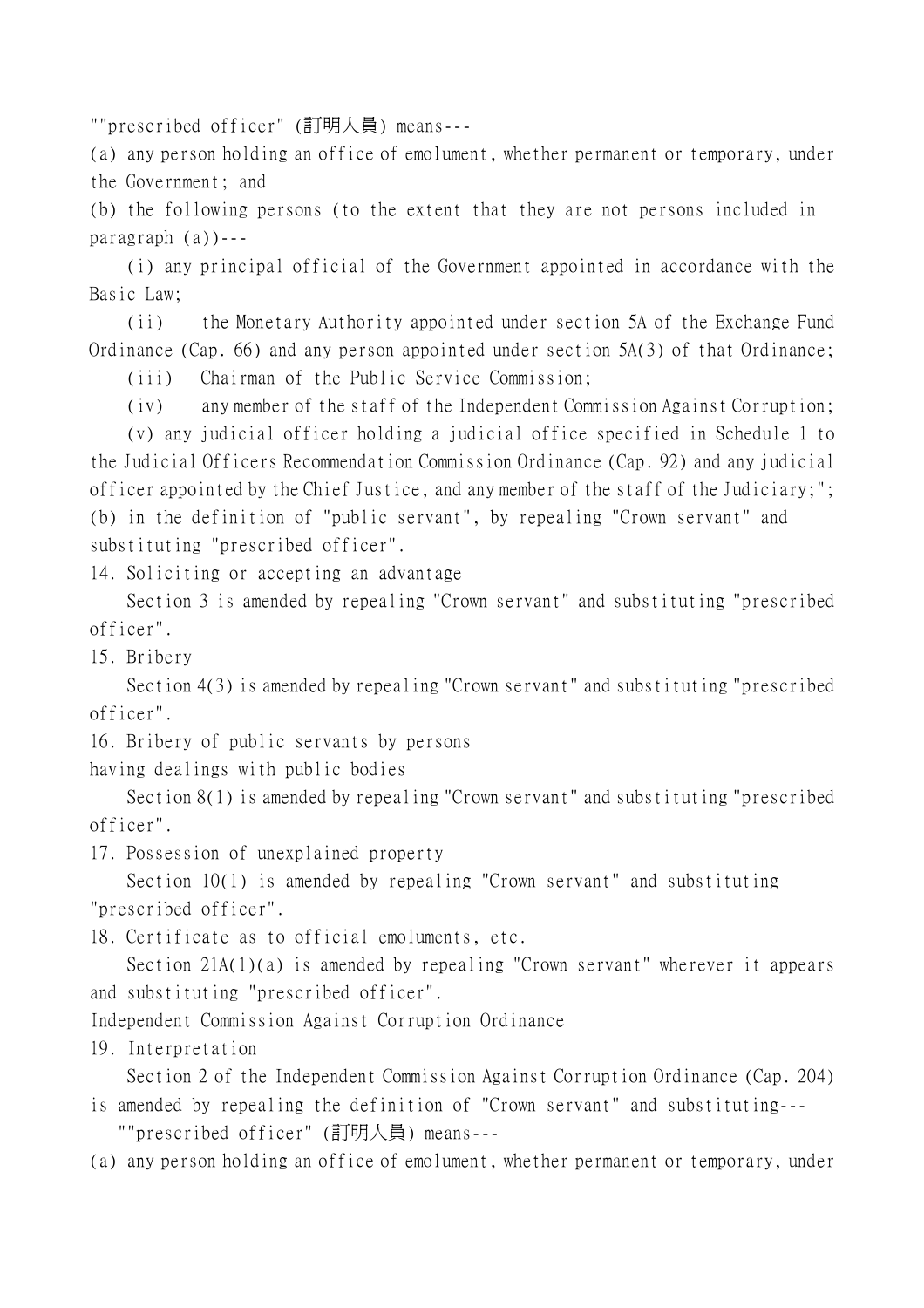the Government; and

(b) the following persons (to the extent that they are not persons included in paragraph (a))---

(i) any principal official of the Government appointed in accordance with the Basic Law;

(ii) the Monetary Authority appointed under section 5A of the Exchange Fund Ordinance (Cap. 66) and any person appointed under section 5A(3) of that Ordinance;

(iii) Chairman of the Public Service Commission;

(iv) any member of the staff of the Commission;

(v) any judicial officer holding a judicial office specified in Schedule 1 to the Judicial Officers Recommendation Commission Ordinance (Cap. 92) and any judicial officer appointed by the Chief Justice, and any member of the staff of the Judiciary;". 20. Office of Commissioner

Section 5(4) is amended by repealing "office of emolument under the Crown in right of the Government of Hong Kong" and substituting "prescribed officer".

21. Power of arrest

Section 10(1) is amended by repealing "Crown servant" and substituting "prescribed officer".

22. Duties of the Commissioner

Section 12(b)(iv) and (vii) and (c) is amended by repealing "Crown servant" wherever it appears and substituting "prescribed officer".

23. Powers of the Commissioner

Section 13 is amended---

(a) in subsection  $(1)(b)$ ---

(i) by repealing "Crown servant" and substituting "prescribed officer";

(ii) by repealing "Crown or" and substituting "prescribed officer or";

(b) in subsection (2)(a), by repealing "Crown servant" and substituting "prescribed officer".

PART 7

Minor Amendments

24. Amendment of enactments

The enactments specified in the Schedule are amended to the extent and in the manner specified in that Schedule in relation to each such enactment.

SCHEDULE [s. 24]

Item Enactment Amendment

 1. Bankruptcy Ordinance (Cap. 6) In the Chinese text, in section 50(6), add " 不" before "構成".

2. Landlord and Tenant (Consolidation) In the Chinese text, in section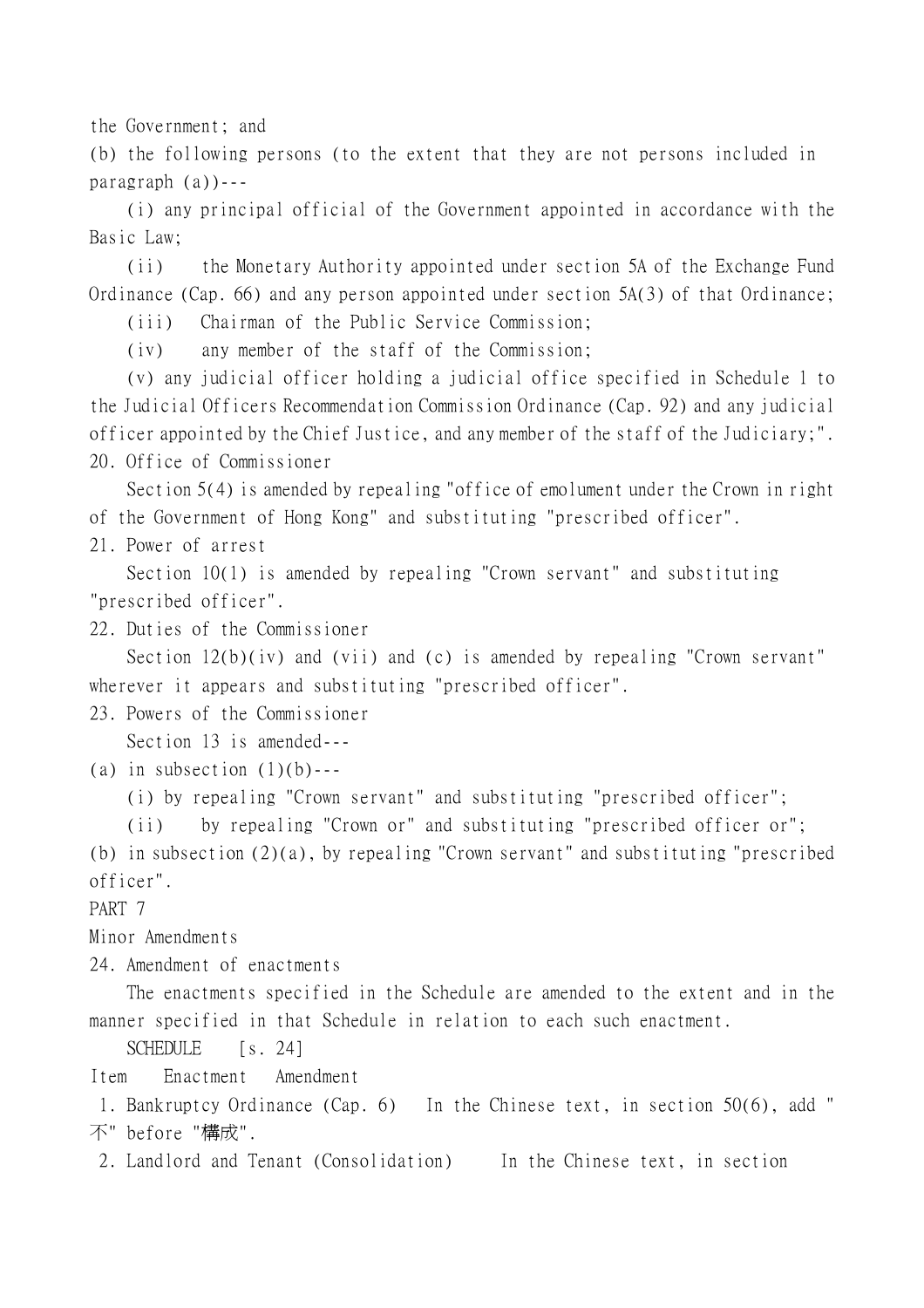74C(a)(ii), repeal Ordinance (Cap. 7) "1979年12月12日" and substitute "1979年12月18日". 3. Lands Tribunal Rules In the Chinese text, in the Schedule, in Form 4, (Cap. 17 sub. leg.) repeal "副司法常務官" and substitute "司法常務官". 4. Government Leases Ordinance In the Chinese text--- (Cap. 40) (a) in section  $10(1)(b)$  and  $(2)(b)$ , repeal "註冊記錄冊" and substitute "註冊紀錄冊"; (b) in section 11(2), repeal "註冊記錄冊" and substitute "註冊紀錄冊". 5. Insurance Companies Ordinance In the Chinese text--- (Cap. 41) (a) in section 77(4), repeal "及監禁 6 個月"; (b) in the Third Schedule--- (i) in Part 5, in paragraph 24(3), repeal "扺觸" and substitute "抵觸"; (ii) in Part 8, in Form 4, repeal "了申索" and substitute "了結申索"; (c) in the Fifth Schedule, in the heading of Form A, add "第" before "13B(1) 條". 6. Import and Export (Strategic In the Chinese text, in Schedule 1--- Commodities) Regulations (a) in Dual-use Goods List--- (Cap. 60 sub. leg.) (i) in Category 0, in 0C005, repeal "美國試驗及材 料學會" and substitute "美國材料及試驗學會"; (ii) in Category 1--- (A) in 1B228, 1B229, 1C001, 1C002, 1C111, 1C118 and 1C240, repeal "美國試驗及材料 學會" wherever it appears and substitute "美國材料及試驗學會"; (B) in 1C006, 1C008 and 1C010, repeal "美國試驗及材料試驗學會" wherever it appears and substitute "美國材料及試驗學會"; (iii) in Category 9, in 9C110, repeal "美國試驗及材料學會" and substitute " 美國材料及試驗學會"; (b) in the Definitions of Terms, in the definition of "ASTM", repeal "美國試驗及 材料學會" and substitute "美國材料及試驗學會". 7. Legal Aid Ordinance (Cap. 91) In the Chinese text, in sections 2(1) (definitions of "大律師" and "律師"), 3(3) and 4(1), repeal "《執業律師條例》" and substitute "《法律執業者條例》". 8. Legal Aid Regulations (Cap. 91 In the Chinese text, in regulations 18(2) and 19, sub. leg.) repeal "《執業律師條例》" and substitute "《法律執業者條例》". 9. Telecommunications (Control of In the Chinese text, in regulation 5(1)(b), repeal Interference) Regulations "非電訊之用" and substitute "電訊之用". (Cap. 106 sub. leg.) 10. Dutiable Commodities Ordinance In the Chinese text, in section 48A(6), repeal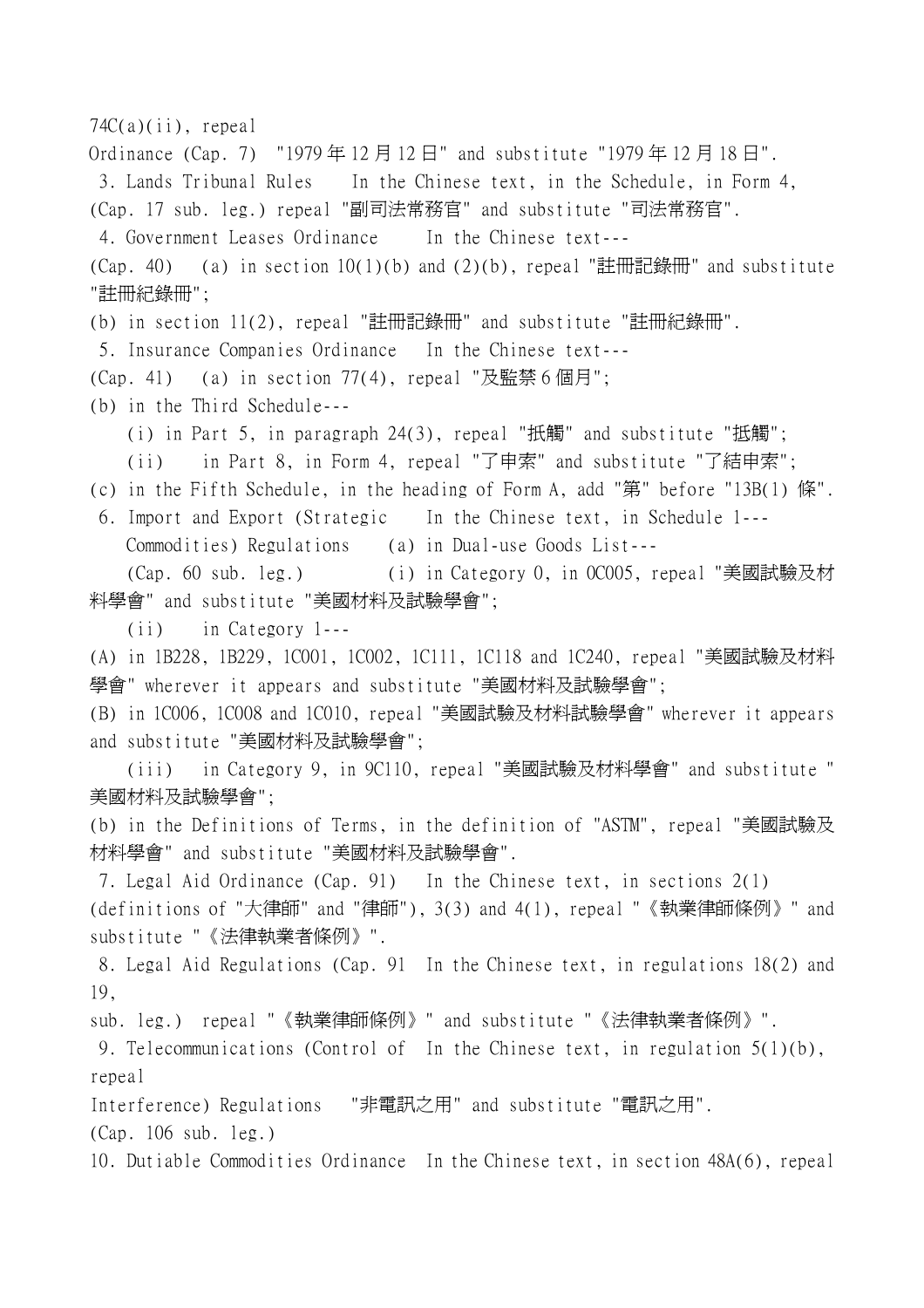"貨

(Cap. 109) 品或東" where it first appears and substitute "貨品或東西". 11. Estate Duty Ordinance (Cap. 111) In the Chinese text--- (a) in section 3(1), in the definition of "相聯行動", in paragraph (b), repeal " 餘此類推" and substitute "如此類推"; (b) in Schedule 2, repeal paragraph 5(b) and substitute--- "(b) 如將首述的利益,在任何程度上摒除最後提及的利益的情況下,列入根據第 35(2) 條 所作出的計算內, 則首述的利益,須在該程度上被視為憑藉死者在上述股份或債權證的權益,或可就上述股份 或債權證行使的權力而應累算予死者的。". 12. Inland Revenue Ordinance (Cap. 112) In the Chinese text--- (a) in section 15E(8), in the definition of "認購權", in paragraph (b), repeal " 認講權" and substitute "認購權"; (b) in sections  $16(3)$ ,  $16E(4)$ ,  $20AA(6)$ ,  $21A(3)$  and  $39E(5)$ , in paragraph (b)(ii) of the definition of "相聯者", repeal "該㆟的任何親屬" and substitute "該㆟或該合夥 人的任何親屬"; (c) in section 42(10), repeal "第 (2) 及 (5) 條" and substitute "第 (2) 及 (5) 款 "; (d) in section 88, repeal "任何慈善機構或屬公共性質的信託" and substitute "任何屬 公共性質的慈善機構或信託". 13. Immigration Ordinance (Cap. 115) In the Chinese text, in Schedule 2, in paragraph 24, add "回港證、" after "入境證、" where it secondly appears. 14. Immigration (Places of Detention) In the Chinese text, in Schedule 3, in item 16, Order (Cap. 115 sub. leg.) repeal "新秀越南難民離境中心" and substitute "新秀越 南難民離港中心". 15. Immigration (Treatment of Detainees) In the Chinese text, in Schedule 2, in item 5, Order (Cap. 115 sub. leg.) repeal "新秀越南難民離境中心" and substitute "新秀越 南難民離港中心". 16. Immigration (Vietnamese Refugee In the Chinese text, in the Schedule, repeal "新 Centres) (Departure Centre) Rules 秀越南難民離境中心" and substitute "新秀越南 (Cap. 115 sub. leg.) 難民離港中心". 17. Stamp Duty Ordinance (Cap. 117) In the Chinese text, in the Third Schedule, in sections 1 and 2(a), repeal "餘此類推" and substitute "如此類推". 18. Buildings Ordinance (Cap. 123) In the Chinese text, in section 17(1), in Column A, in item 7, repeal "礎基" and substitute "基礎".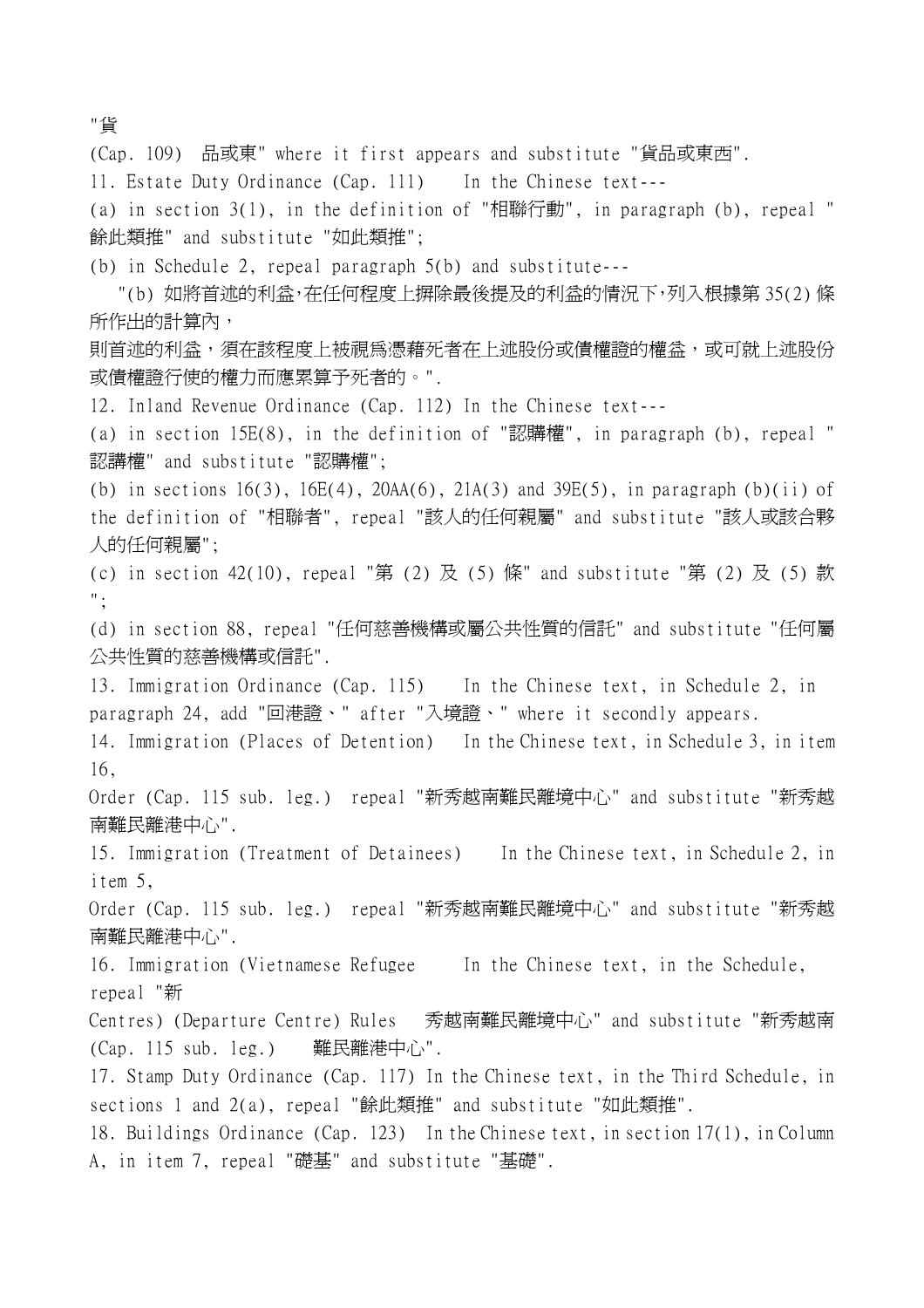19. Town Planning Ordinance (Cap. 131) In the Chinese text , in section 17B(3), repeal "聆訴" and substitute "聆訊". 20. Mental Health Ordinance (Cap. 136) In the Chinese text, in section 59A(9), add "第" before "113 章". 21. Pharmacy and Poisons Regulations In the Chinese text--- (Cap. 138 sub. leg.) (a) in the Second Schedule, in Group II, in part A, in the first column, repeal "鄰乙汞硫基苯酸納" and substitute "鄰乙汞硫基苯酸鈉"; (b) in the Sixth Schedule, in part B, repeal "氫氧化納" and substitute "氫氧化鈉 ". 22. Public Health (Animals and Birds) In regulation 57(1), repeal "9 to" and substitute Regulations (Cap. 139 sub. leg.) "9, 10,". 23. Societies Ordinance (Cap. 151) In the Chinese text, in the Schedule, in item (11), repeal "組職" and substitute "組織". 24. Banking Ordinance (Cap. 155) In the Chinese text--- (a) in section  $52(3C)(i)$  and  $(3G)(a)(i)$ , add "視" before "屬何情況而定"; (b) in section 60(8), repeal "進㆒資料" and substitute "進㆒步資料"; (c) in section 122(3), repeal "所出" and substitute "所作出". 25. Legal Practitioners (Amendment) In the Chinese text, in section 13, in the new Ordinance 2000 (42 of 2000) section  $31C(2)(c)$ , add "在香港的" after "一名". 26. Places of Public Entertainment In the Chinese text, in regulation  $169A(1)(b)(iii)$ , Regulations (Cap. 172 sub. leg.) repeal "繳光" and substitute "激光". 27. Matrimonial Causes Ordinance In the Chinese text--- (Cap. 179) (a) in section 55(1), repeal "外地" where it secondly appears; (b) in section  $57(1)$ , add "合法" before "分居". 28. Essential Services Corps (General) In the Chinese text, in regulation 10(3)(c), repeal Regulations (Cap. 197 sub. leg.) "組織的團員訓練" and substitute "組織團員的訓 練". 29. Independent Commission Against In the Chinese text, in section 13(1)(b), repeal Corruption Ordinance (Cap. 204) "公務員" and substitute "公職㆟員". 30. Criminal Procedure Ordinance In the Chinese text, in section 83S, repeal " 王肖 (Cap. 221) 屑" and substitute "瑣屑". 31. Frontier Closed Area (Permission to In the Chinese text, in paragraph 3,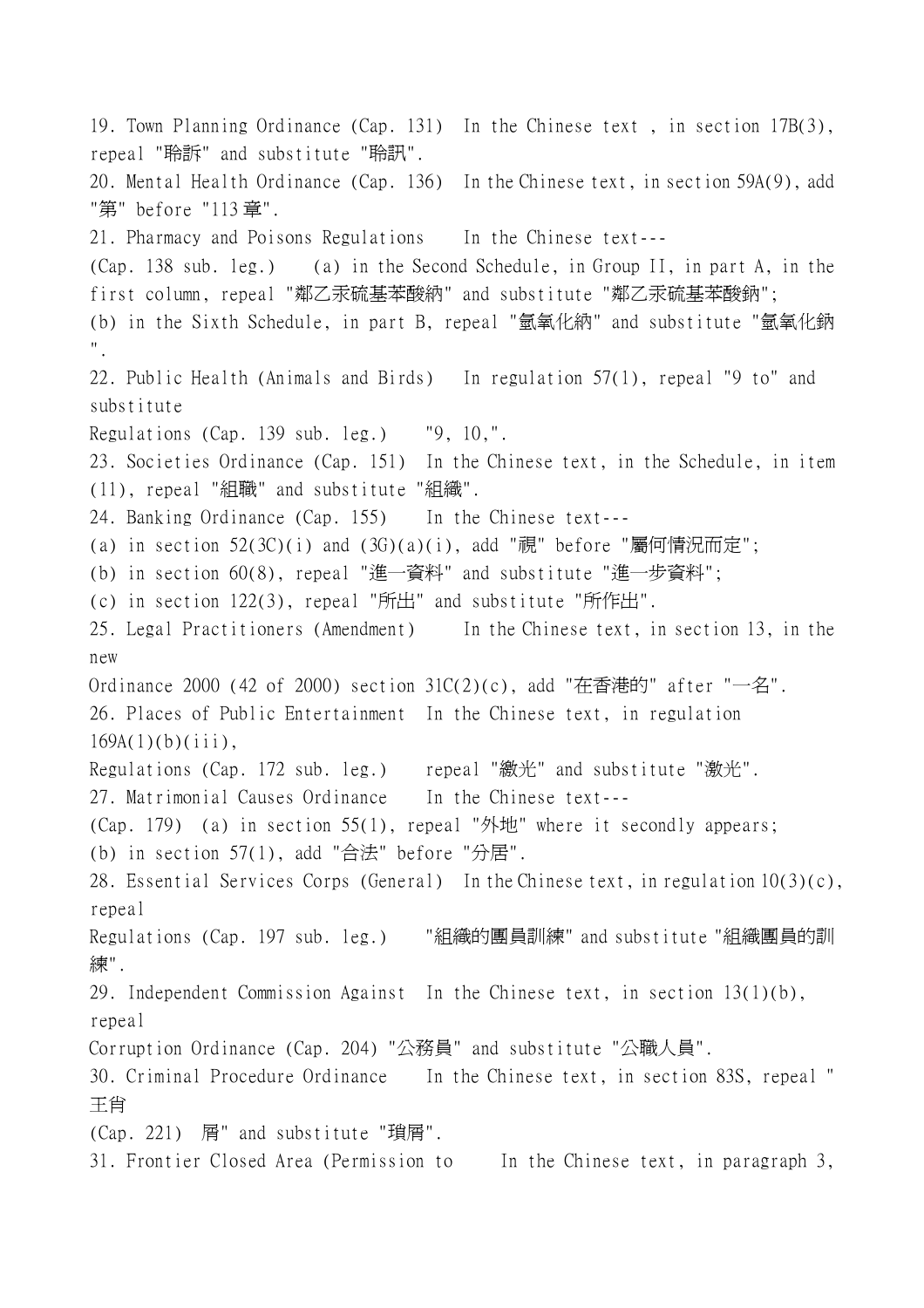add "的附 Enter) Notice (Cap. 245 sub. leg.) 表" after "(第 245 章, 附屬法例)". 32. Merchant Shipping (Fees) Regulations In the Chinese text, in the Schedule, in Part II, (Cap. 281 sub. leg.) in Section A, in Note (1)(a), repeal "號燈涉及聲號" and substitute "號燈及聲號". 33. Merchant Shipping (Compulsory In the Chinese text, in regulation 4(1)(ii), repeal Third Party Risks Insurance) "保單" and substitute "保險單". Regulations (Cap. 281 sub. leg.) 34. Radiation (Control of Radioactive In the Chinese text, in regulation 13(3), add "涉 Substances) Regulations 及處理任何放射性物質的任何" after "再度受僱 (Cap. 303 sub. leg.) 擔任". 35. Air Pollution Control (Specified In the Chinese text--- Processes) Regulations (a) in the Second Schedule--- (Cap. 311 sub. leg.) (i) in Form 1, in paragraph 6, repeal "橫剖面" and substitute "橫截面"; (ii) in Form 7, in Part B, in item 4, repeal "排出點" and substitute "排放 點"; (b) in the Fourth Schedule, in item 9, repeal "空氣染污" and substitute "空氣污染 ". 36. Shipping and Port Control Ordinance In the Chinese text, in section 2, in the (Cap. 313) definition of "碰撞規例", repeal "(遇險信號及防止碰撞)" and substitute "(遇險訊號及避碰)". 37. Merchant Shipping (Pleasure Vessels) In the Chinese text, in regulation  $3C(3)(b)$ , Regulations (Cap. 313 sub. leg.) repeal "並沒不清晰" and substitute "並不清晰 ". 38. Census and Statistics Ordinance In the Chinese text, in sections  $11(2)(a)(iv)$  and (Cap. 316) 11A(2)(a)(iii), repeal "巳填寫" and substitute "已填寫". 39. Motor Vehicles (First Registration In regulation 2(1), repeal "section  $4E(2)(c)$ " and Tax) (Depreciation) Regulations substitute "section  $4E(2)(ca)$ ". (Cap. 330 sub. leg.) 40. Arbitration Ordinance (Cap. 341) In the Chinese text, in the Fifth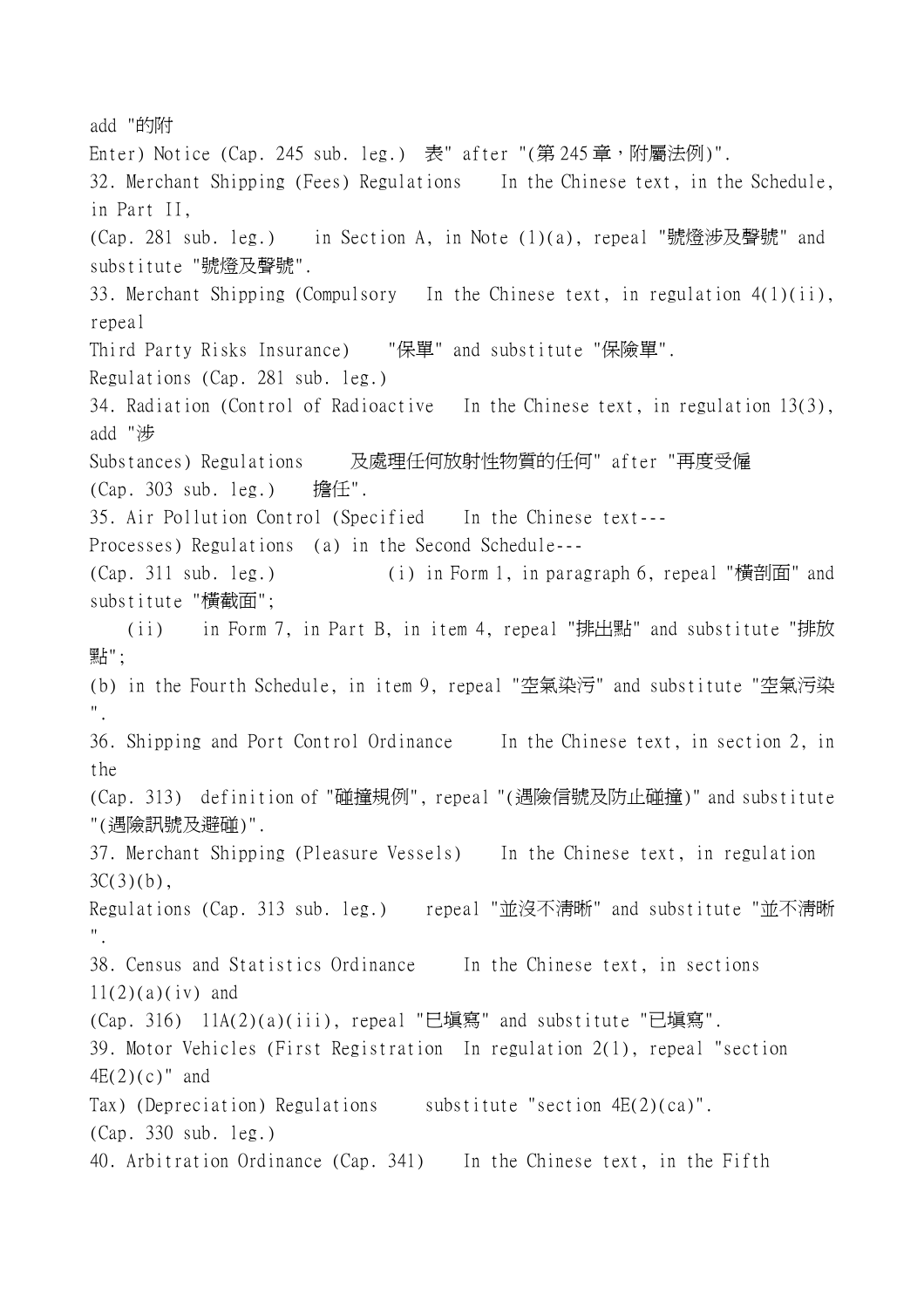Schedule--- (a) in article  $2(d)$ , repeal "第8條" and substitute "第28條"; (b) in article 6, add "、第 16 條第 (3) 款" after "第 14 條"; (c) in article 7(2), repeal "簽辯書" and substitute "答辯書"; (d) in article 35(2), repeal "釋成" and substitute "譯成". 41. Customs and Excise Service Ordinance In Schedule 2--- (Cap. 342) (a) repeal "Acetylating Substances (Control) Ordinance (Cap. 145)" and substitute "Control of Chemicals Ordinance (Cap. 145)"; (b) in the Chinese text, repeal "《動植物 (瀕臨絕種生物保護) 條例》(第 187 章)" and substitute "《動植物 (瀕危物種保護) 條例》(第 187 章)". 42. Waste Disposal Ordinance (Cap. 354) In the Chinese text--- (a) in section  $33(1A)(a)(i)$ , repeal "循還" and substitute "循環"; (b) in the Sixth Schedule, in the entry of "GA070", repeal "鍍鍚" and substitute " 鍍錫". 43. Waste Disposal (Charges for Disposal In the Chinese text, in Schedule 1, in item 1, of Chemical Waste) Regulation repeal "150 億焦耳" and substitute "15 千兆焦 (Cap. 354 sub. leg.) 耳". 44. The Hong Kong Association of Banks In section 8(1)(a), repeal "Bank Notes Issue Ordinance (Cap. 364) Ordinance" and substitute "Legal Tender Notes Issue Ordinance". 45. Merchant Shipping (Safety) (Load In the Chinese text--- Line) Regulations (Cap. 369 sub. leg.) (a) in Schedule 3, repeal "第 14 至 20 段" before the table for "舷牆排水孔" and substitute "第 14 及 20 段"; (b) in Schedule 5, in paragraph 1, in the definition of "表列乾舷", repeal "附 6" and substitute "附表 6". 46. Merchant Shipping (Safety)(GMDSS In the Chinese text, in section 3(2), repeal Radio Installations) Regulation "不適於" and substitute "不適用於". (Cap. 369 sub. leg.) 47. Road Traffic (Construction and In the Chinese text, in regulation 2, in the Maintenance of Vehicles) Regulations definition of "工程裝置", in paragraph  $(a)(ii)$ , (Cap. 374 sub. leg.) repeal "村料" and substitute "材料". 48. Road Traffic (Traffic Control) In the Chinese text--- Regulations (Cap. 374 sub. leg.) (a) in regulation  $42(1)(e)$ , repeal "不適於" and substitute "不適用於";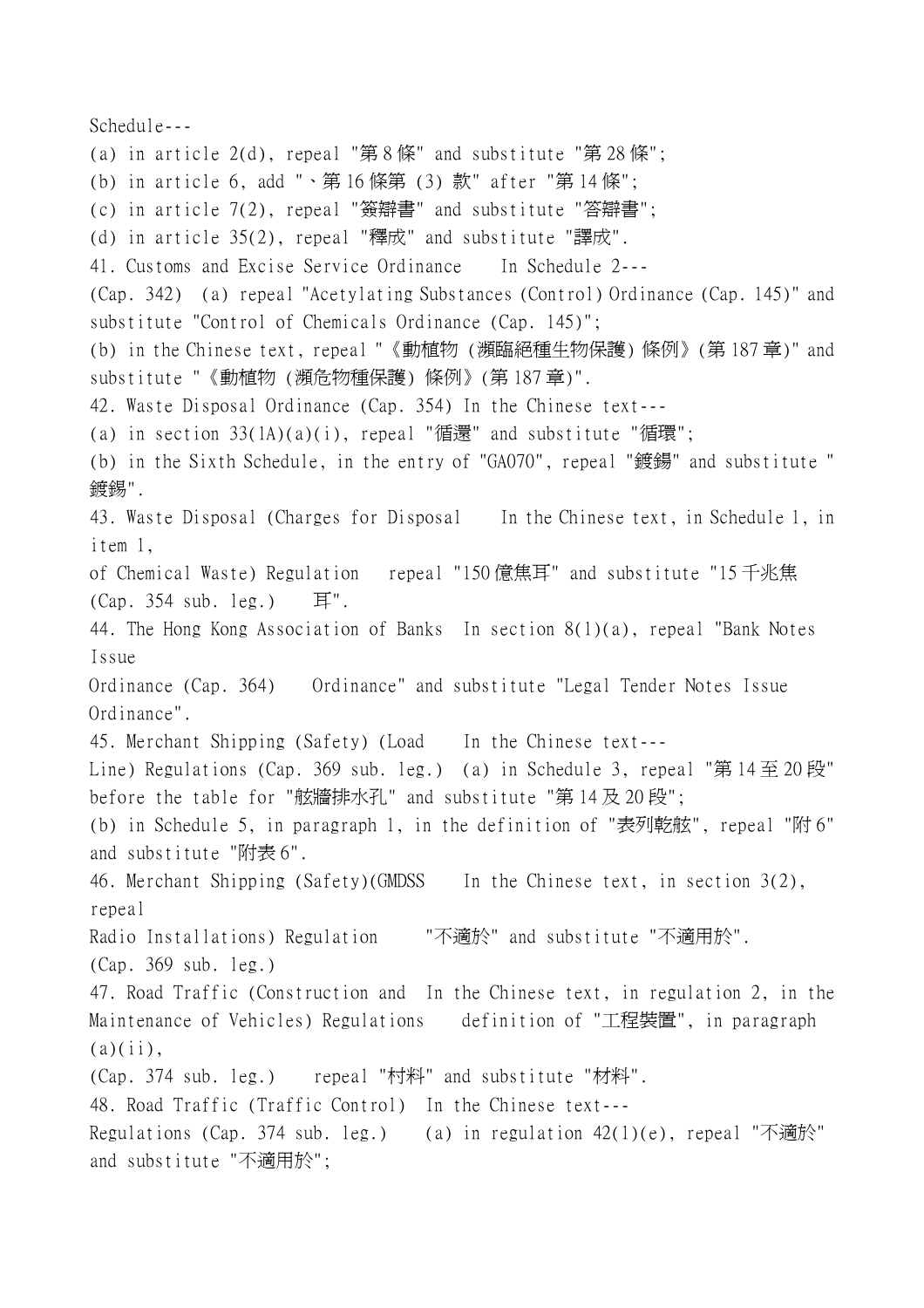(b) in Schedule 6, in paragraph 3, repeal "任何標誌及燈" and substitute "任何標誌 及燈具". 49. Electricity Ordinance (Cap. 406) In the Chinese text, in sections 2 (definitions of "固定電力裝置" and "電力裝置或發電設施的"擁有㆟""), 4(1), 13(2)(a), 14(1), 26, 27(1) and (2), 30(2)(b), (3) and (4), 47(1)(d), 49, 52 and 59(1)(f), repeal "房產" wherever it appears and substitute "處所". 50. Electricity Supply Regulations In the Chinese text, in regulations 1(1)(definition (Cap. 406 sub. leg.) of "電力分站"), 3, 13(4) and (8), 25, 26, 27, 28, 29 and 39(14) and in the heading before regulation 25, repeal "房產" wherever it appears and substitute "處所". 51. Electricity Supply (Special Areas) In the Chinese text, in regulations 9(1) and  $(2)$ Regulations (Cap. 406 sub. leg.) and  $10(3)$  and  $(4)$ , repeal "房產" wherever it appears and substitute "處所". 52. Electricity (Registration) Regulations In the Chinese text, in regulation  $8(1)(d)$ , repeal (Cap. 406 sub. leg.) "房產" and substitute "處所". 53. Electricity (Wiring) Regulations In the Chinese text, in regulations 2 (definitions (Cap. 406 sub. leg.) of "開關房" and "電力分站"), 4(6), 12(2) and 20(1), (2), (3) and (4), repeal "房產" wherever it appears and substitute "處所". 54. Merchant Shipping (Reporting of In the Chinese text, in regulation 2, in the Pollution Incidents) Regulations definition of "海", repeal "與海連接的". (Cap. 413 sub. leg.) 55. Merchant Shipping (Prevention of In the Chinese text, in section 1(1), in the Pollution by Garbage) Regulation definition of "海", repeal "與海連接的任何" (Cap. 413 sub. leg.) and substitute "任何入海的". 56. Toys and Children's Products Safety In the Chinese text, in section 2, in the Ordinance (Cap. 424) definition of "獲授權㆟員", repeal "《海關條例》" and substitute "《香港海關條例》". 57. Hong Kong Civil Aviation In the Chinese text, in regulation 14(9), repeal (Investigation of Accidents) Regulations "委員席前的㆟" and substitute "委員會 席前的  $(Cap. 448 sub. leg.) \quad \mathcal{A}$ ". 58. Legal Aid Services Council Ordinance In the Chinese text, in section 5(1)(b), repeal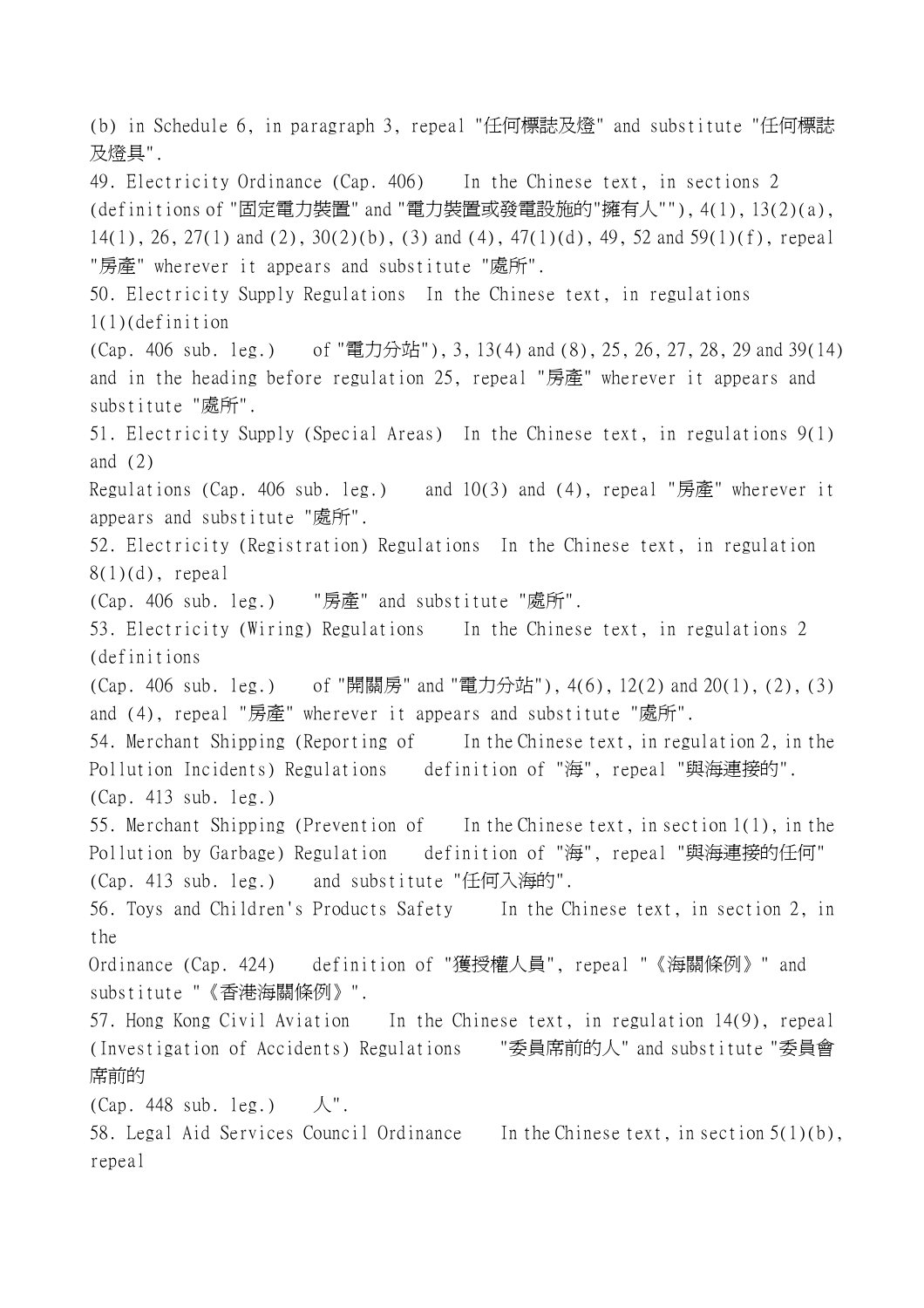(Cap. 489) "《執業律師條例》" and substitute "《法律執業者條例》". 59. Mutual Legal Assistance in Criminal In the Chinese text, in Schedule 2, in paragraph Matters (Australia) Order 1, repeal "構成該罪行的同一作爲或不作爲所構 (Cap. 525 sub. leg.) 成的罪行或" and substitute "該外地罪行或由構成該外地罪行 的同一作為或不作為所構成的". 60. Mutual Legal Assistance in Criminal In the Chinese text, in Schedule 2, in paragraph Matters (France) Order 1, repeal "構成該罪行的同一作為或不作為所構 (Cap. 525 sub. leg.) 成的罪行或" and substitute "該外地罪行或由構成該外地罪行 的同一作為或不作為所構成的". 61. Mutual Legal Assistance in Criminal In the Chinese text, in Schedule 2, in paragraph Matters (New Zealand) Order 1, repeal "構成該罪行的同一作為或不作爲所構 (Cap. 525 sub. leg.) 成的罪行或" and substitute "該外地罪行或由構成該外地罪行 的同一作為或不作為所構成的". 62. Mutual Legal Assistance in Criminal In the Chinese text, in Schedule 2, in paragraph Matters (United Kingdom) Order 1, repeal "構成該罪行的同一作為或不作爲所構 (Cap. 525 sub. leg.) 成的罪行或" and substitute "該外地罪行或由構成該外地罪行 的同一作爲或不作爲所構成的". 63. Mutual Legal Assistance in Criminal In the Chinese text, in Schedule 2, in paragraph Matters (Switzerland) Order 1, repeal "構成該罪行的同一作為或不作爲所構 (Cap. 525 sub. leg.) 成的罪行或" and substitute "該外地罪行或由構成該外地罪行 的同一作為或不作為所構成的". 64. Electoral Procedure (Chief Executive In the Chinese text, in section  $70(2)(b)(iii)$ , Election) Regulation (Cap. 541 sub. leg.) repeal "總督特派廉政專員" and substitute "廉政". 65. Chinese Medicine Ordinance (Cap. 549) In section 132(2), repeal "be prescribed" and substitute "be imposed". 66. International Organizations (a) Repeal the subheading immediately before (Privileges and Immunities) Ordinance section 14. (Cap. 558) (b) Repeal section 14. 67. Securities and Futures Ordinance In Schedule 1, in Part 1, in section 1, in the (Cap. 571) definition of "Commissioner of the Independent Commission Against